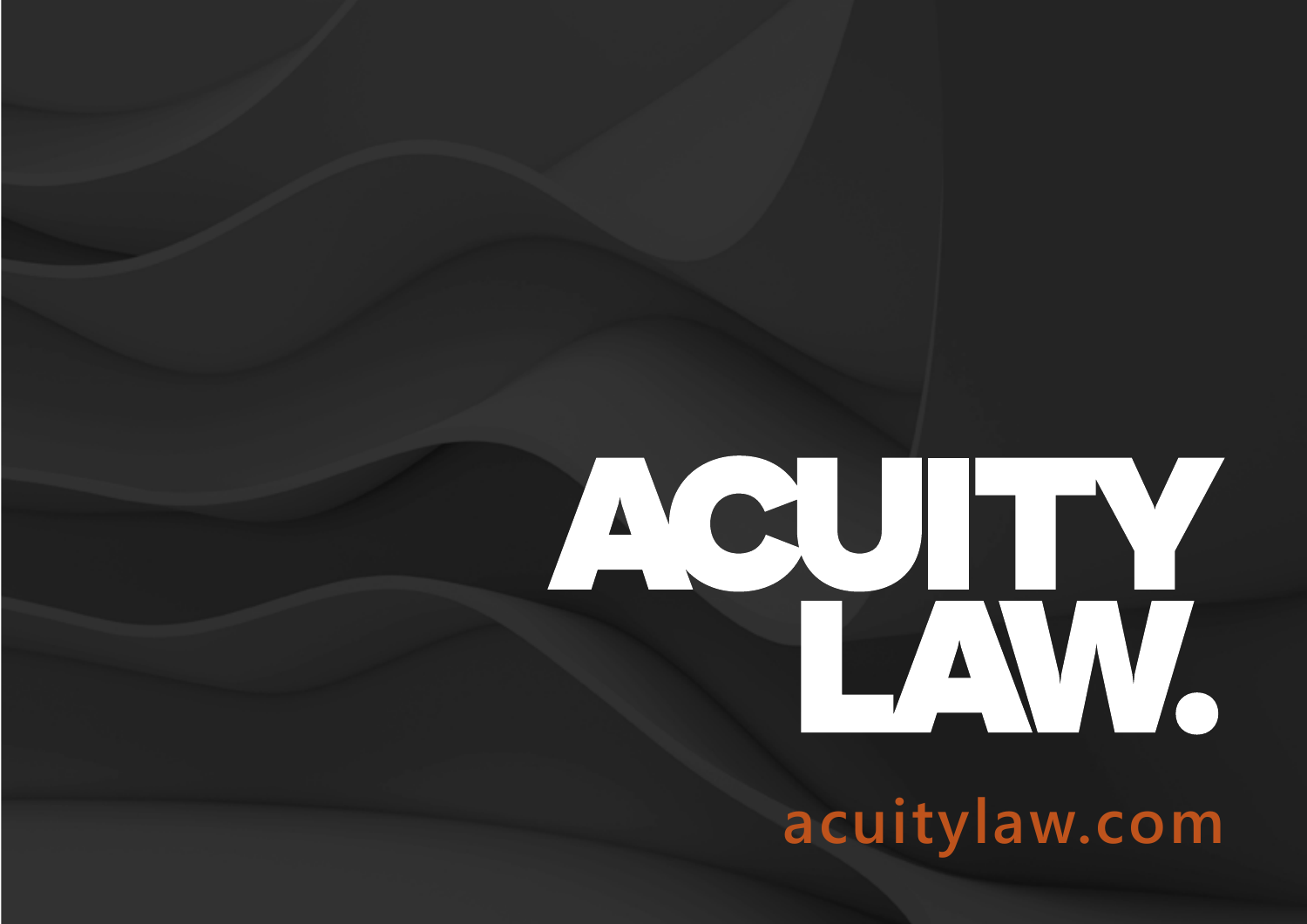## **Acuity Law**

#### **INSTINCTIVELY COMMERCIAL**

cuity Law is a top ranked law firm offering a business to business legal<br>service throughout the UK and internationally. The firm was founded by<br>ex-city lawyers and has offices in Bristol, Cardiff, London and Swansea. service throughout the UK and internationally. The firm was founded by ex-city lawyers and has offices in Bristol, Cardiff, London and Swansea.

We are an instinctively commercial team of market leading professionals with an entrepreneurial spirit and an appetite for a better legal service to revolutionise our industry.

The firm's culture is reflected in the quality of service to clients and the speed and precision with which the Acuity Law team gives advice. Acuity Law is proud to have a growing portfolio of fantastic clients and one that is built on long-standing relationships.

The firm's recent accolades include: Law Firm of the Year | Legal 500 Awards 2020 Legal Team of the Year | Wales Dealmakers Awards 2020 Corporate & Commercial Team of the Year | Wales Legal Awards 2020

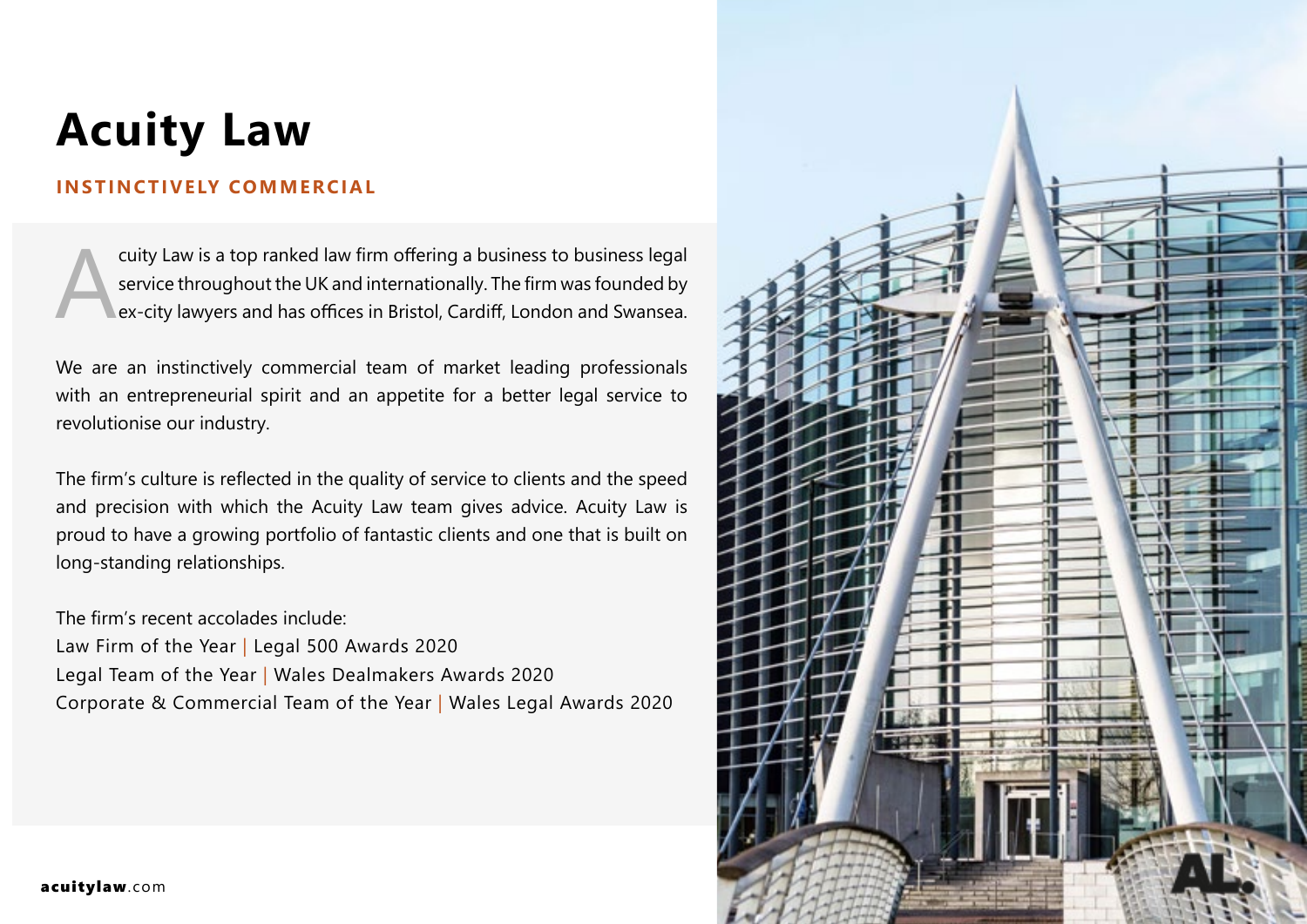## **Corporate Social Responsibility**

#### **OUR PEOPLE, OUR COMMUNITY, OUR PLANET**

e are passionate about providing the best legal service for our clients<br>while having the smallest impact on our planet as possible. We are on a<br>learning journey and are collaborating with external sources to ensure<br>continu while having the smallest impact on our planet as possible. We are on a learning journey and are collaborating with external sources to ensure continuous improvement. We are proud supporters of The Chancery Lane Project, a collaboration between UK lawyers looking to develop new contracts and model laws to help organisations fight climate change. We actively encourage staff to minimise the environmental impact by encouraging scheme such as lift sharing and the cycle to work.

At Acuity, the health and well-being of our people is at the core of our business. We seek to promote a health-conscious environment, buoyed by 'lunch and learn' sessions with nutritionists, mindfulness coaching and advice on how to reduce stress in the workplace. We recognise the equal importance of mental and physical health.

With offices in Bristol, Cardiff, London and Swansea it's important for us to grow deep roots in our communities and build lasting relationships. Every year, team Acuity nominate and vote for our two charities of the year to raise money and support the vital work these charities do.

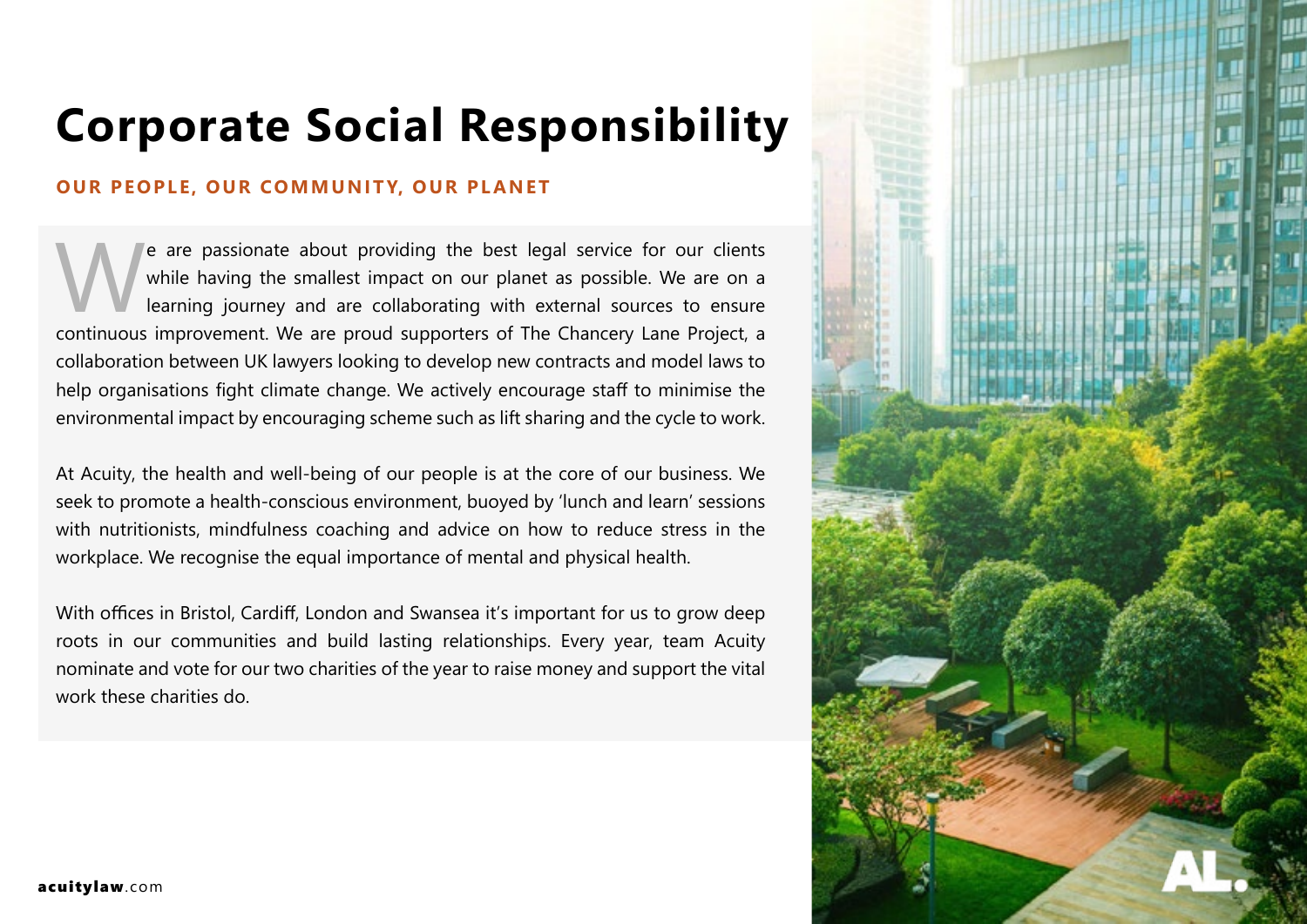## **Our Story**

#### **DRIVING ENTREPRENEURIAL SPIRIT**

e are Acuity Law - a team of lawyers who like to do things a little<br>differently. Established in 1999, we're a team of 80+ exceptional<br>and instinctively commercial lawyers working throughout the<br>LIK and internationally. differently. Established in 1999, we're a team of 80+ exceptional and instinctively commercial lawyers working throughout the UK and internationally.

With an entrepreneurial spirit and an appetite for a better legal service, our clients are at the heart of everything we do. Naturally inquisitive and innovative, our teams of exceptional people detect legal problems early and solve complex business challenges quickly and efficiently.

Since day one, we've had a portfolio of clients that we have worked very closely with as an extension of their legal and commercial teams. The success of Acuity is demonstrated by the growth of that portfolio, as our client base has grown we've brought in more lawyers, expanding our services but have always maintained our ethos of a close, personal service. The future is really exciting, we have a group of lawyers who are instinctively commercial, focused on business needs, our model has been proven and we are growing rapidly.  $\frac{99}{21}$ "

#### **Steve Berry, Chairman**

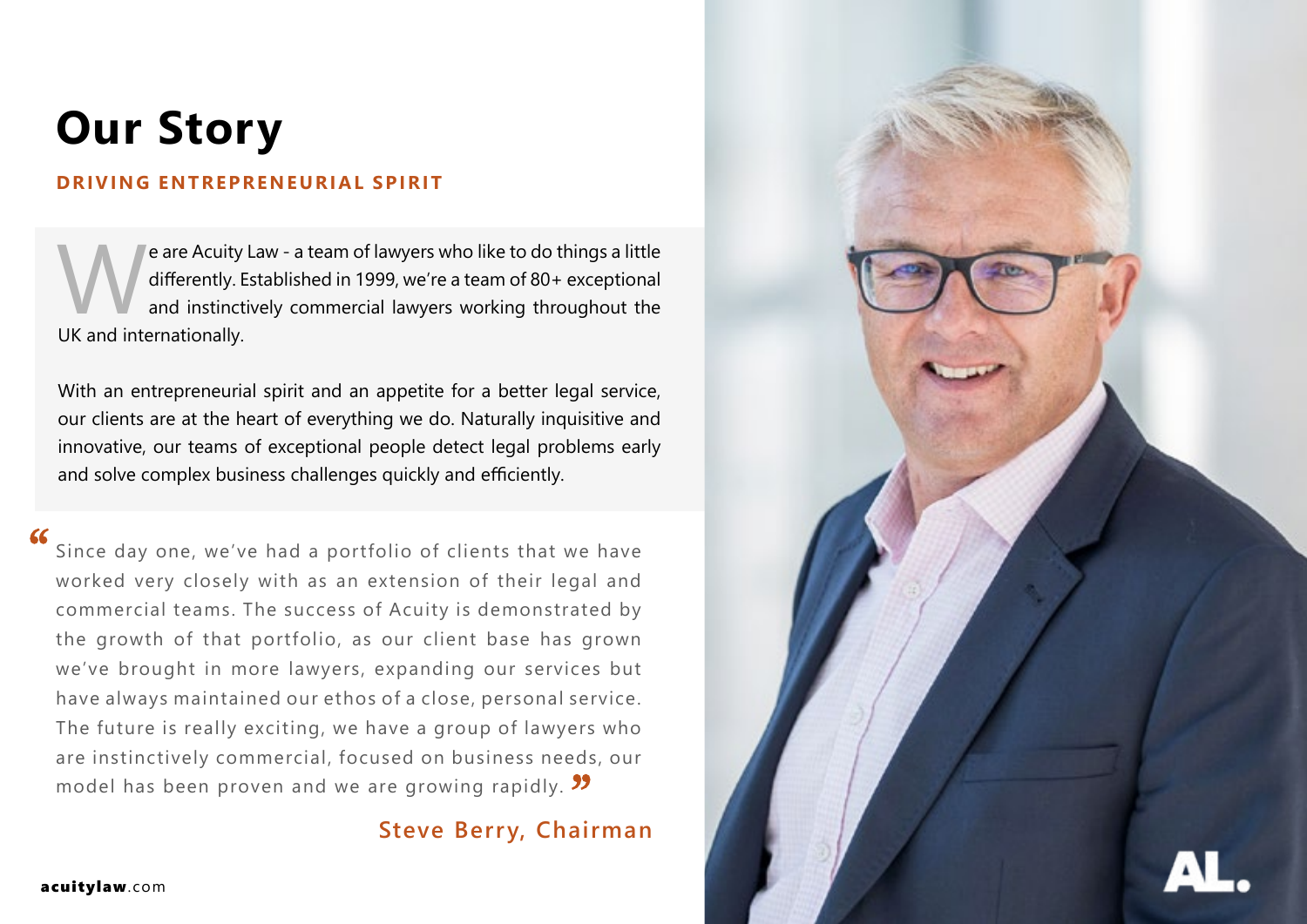## **Our People**

**MEET OUR EXPERTS**

### **22 PARTNERS | 100 STAFF | ESTABLISHED 1999**



**Steve Berry** [SENIOR PARTNER](https://acuitylaw.com/people/steve-berry/)



**[Hugh Hitchcock](https://acuitylaw.com/people/hugh-hitchcock/)** SENIOR PARTNER



**[Edward Finley](https://acuitylaw.com/people/edward-finley/)** SENIOR PARTNER



**[Rachelle Sellek](https://acuitylaw.com/people/rachelle-sellek/)** SENIOR PARTNER



**Paul Lowe** [SENIOR PARTNER](https://acuitylaw.com/people/paul-lowe/)



**[Claire Knowles](https://acuitylaw.com/people/claire-knowles/)** SENIOR PARTNER

"AGILE AND HIGH-QUALITY SERVICE FROM A FIRM THAT PROVIDES A COMPLETE SOLUTION FOR COMMERCIAL LEGAL ADVICE."

CHAMBERS UK— 2020 EDITION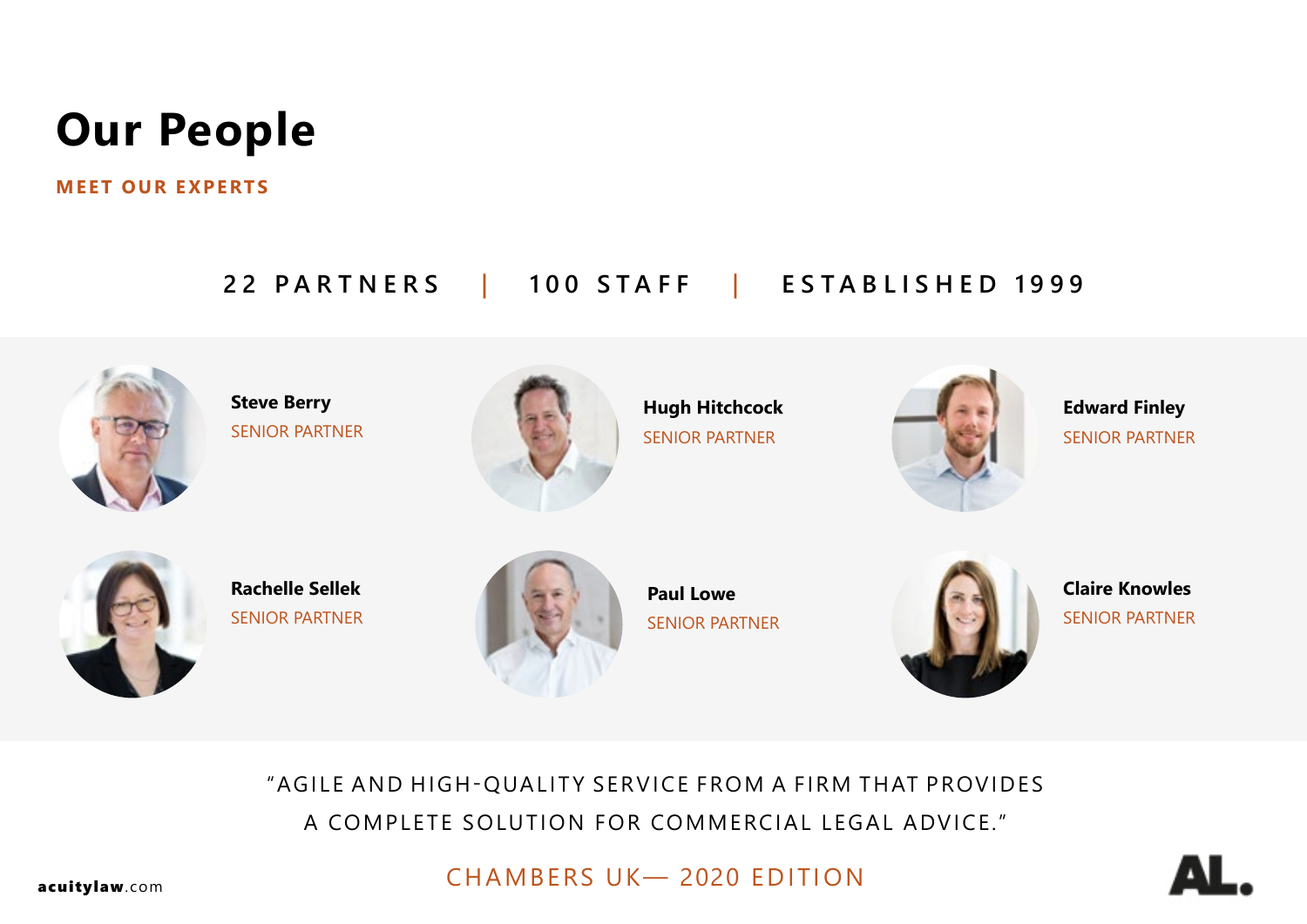## **Practice Areas**

#### **A FULL-SERVICED COMMERCIAL FIRM**

e are a new style "law company" and not a traditional partnership model. Our approach aligns us with our clients and means that we can provide a joined-up service across departments and one where long-term client retention approach aligns us with our clients and means that we can provide a joined-up service across departments and one where long-term client retention is our goal. Our partners are recognised as leading practitioners in their fields, we have specialist teams in to support our clients on all their business needs.

| <b>Banking &amp; Finance</b>                 | <b>Health &amp; Safety</b>                 |
|----------------------------------------------|--------------------------------------------|
| <b>Commercial &amp; Technology</b>           | Immigration                                |
| Corporate                                    | <b>Intellectual Property</b>               |
| <b>Creative Industries</b>                   | International                              |
| <b>Competition, Regulatory &amp; Trade</b>   | <b>Litigation &amp; Dispute Resolution</b> |
| Data Privacy & Cyber Security                | <b>Planning &amp; Environmental</b>        |
| Employment                                   | <b>Real Estate &amp; Construction</b>      |
| <b>Financial Regulation &amp; Compliance</b> | <b>Real Estate Finance</b>                 |

acuitylaw.com

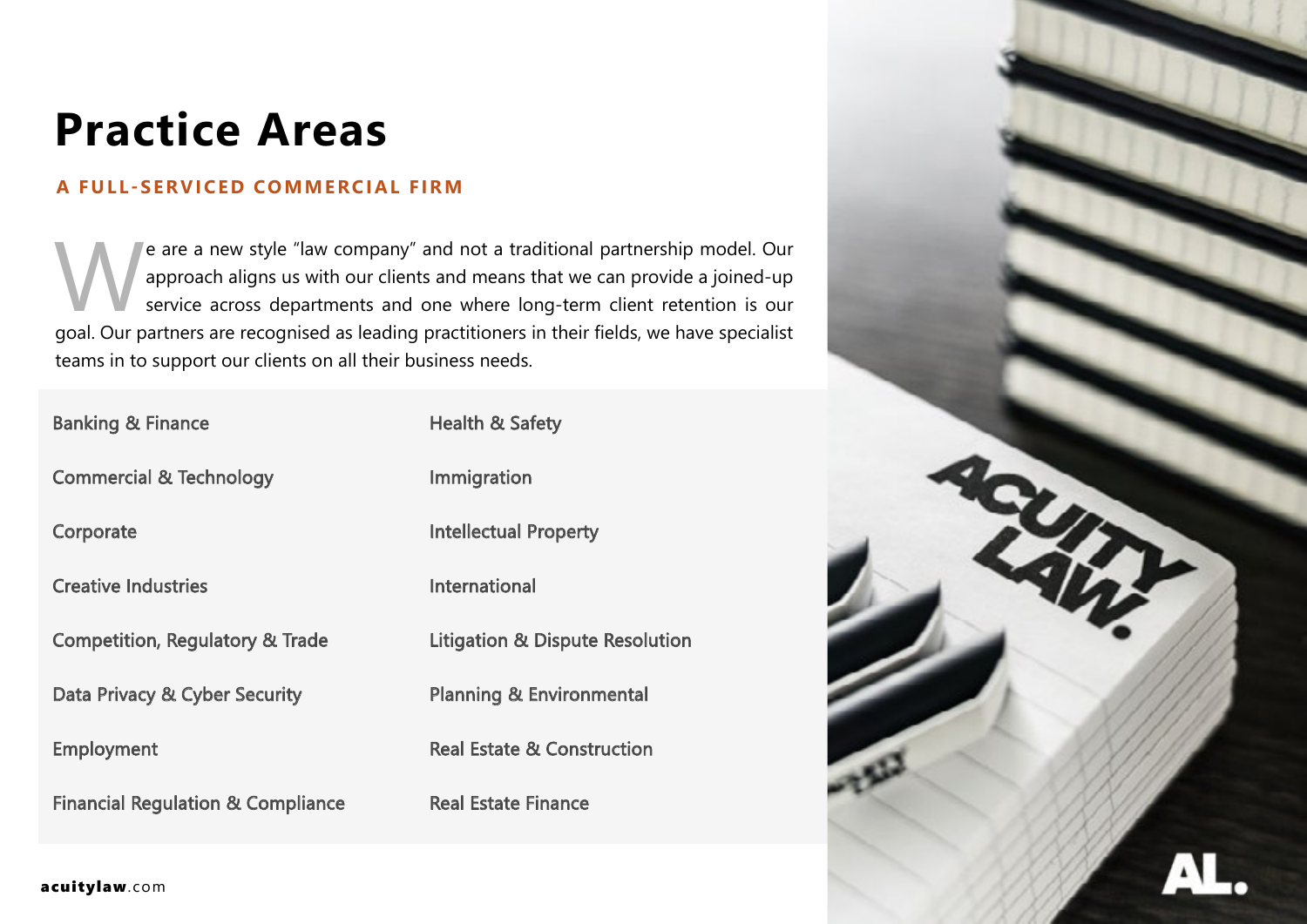## **Clients**

#### **SOME WORDS FROM OUR CLIENTS**



 $\lq\lq$  Principality has worked alongside Acuity for many years and on a range of deals from the more straight forward to the significantly complex. Their approach is both professional and pragmatic in assessing and mitigating risk to help us deliver a high standard of customer service to our clients. They have a strong, resilient team which ensures high service levels are maintained during absences and a positive and collaborative approach where different parts of the business are called upon.

#### **PRINCIPALITY**

" Sometimes our professional lives extend a long way beyond the standard and extent of a professional relationship; without Acuity's encouragement, vision, faith, commitment and support, we could never have seen the case through to this. My sincerest thanks for the expert legal analysis, the settlement would not have been possible without the professionalism and expertise demonstrated within Acuity.

#### **ROXBURY DEVELOPMENTS LIMITED**

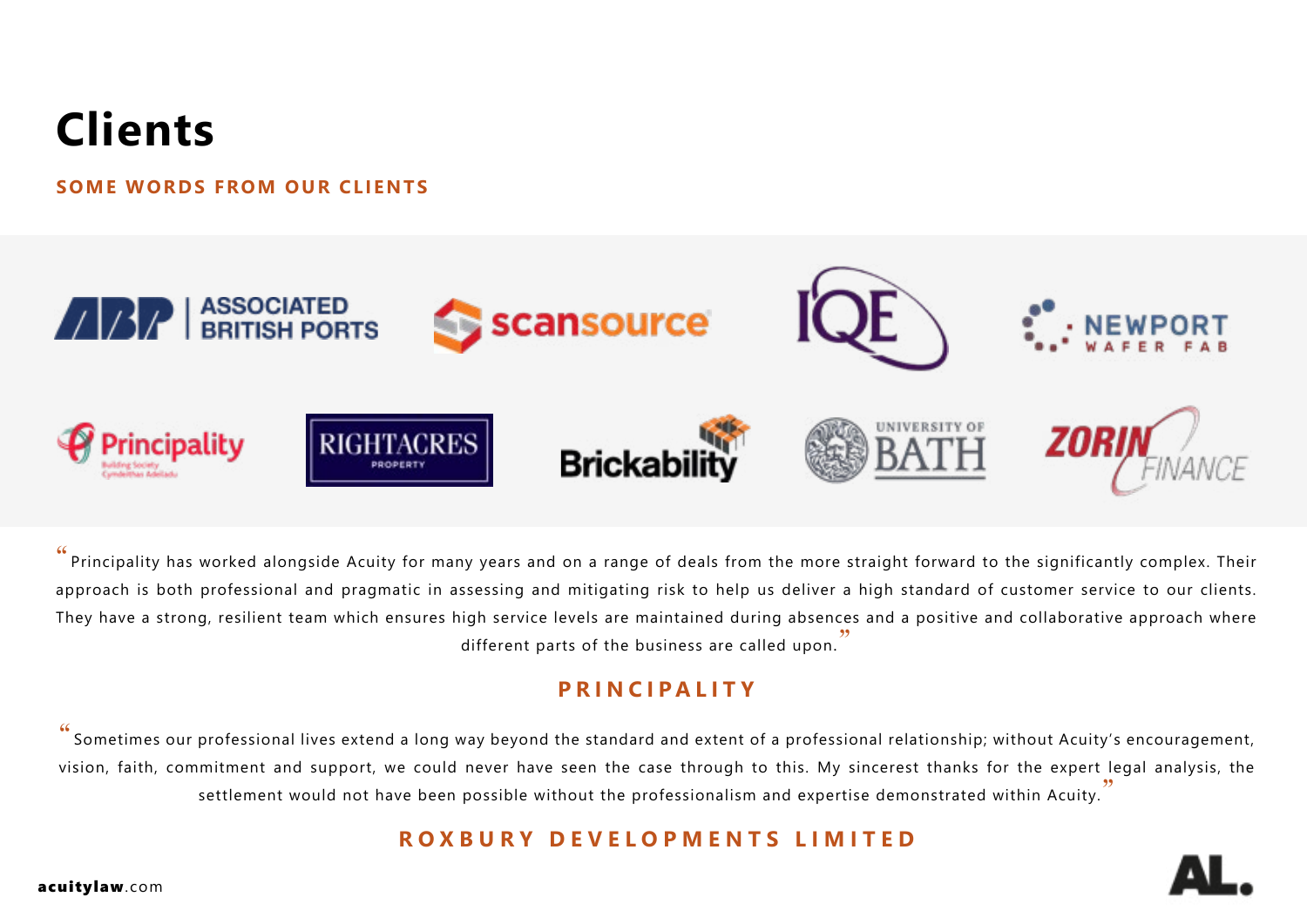## **Expertise**

#### **OUR RECENT WORK**

Instructing Brickability Group on<br>
the completion of a successful nstructing **Brickability Group** on AIM listing, with a number of significant new institutional investors including LionTrust, Blackrock and Soros investing. Brickability raised £57m in its initial public offering through the issue of over 87m new ordinary shares, giving the company a market capitalization of £150m – the second highest market cap among AIM IPOs in 2019.

Advising shareholders of **Kingswood Insurance** when the company was acquired by The Plan Group Limited, the company behind the Yellow Jersey Insurance marque for a significant undisclosed sum.

Development Bank of Wales and Cardiff into a new community. other existing shareholders taking Delio's fundraising total to £3.3m.

Advising **Phytoponics** on a £500,000 equity financing round from a number of existing shareholders with match funding provided by the Development Bank of Wales as the company's first institutional investor.

Acting for **Principality Building Society** in relation to the drawing down of a new facility, continuing the development by Ely Bridge Development Company of the affordable element on a

dvising **Delio** on a round of 53 acre site to the west of Cardiff<br>investment including £2m city centre. This development from Maven Capital Partners a represents the regeneration of one well as follow-on funding from of the largest brownfield sites in dvising Delio on a round of 53 acre site to the west of Cardiff

> Advising **Jurassic Fibre Limited**  in connection with its build of a multi-million pound ultrafast full fibre-optic broadband network across Devon, Somerset and Dorset including applications to OfCom, disputes with other broadband providers, software licence and mobile app development agreement, customer terms and conditions and data protection compliance.

dvising on all development and planning issues during the application phase of the

£150m development of the former **Southwark Bridge Road Fire Station**, encompassing one of the most innovative new schools in London plus residential apartments and commercial space. The project included the acquisition, structure and facilitation of legal documentation.

Advising **Rightacres** on the redevelopment of the £100m Transport Interchange building currently being developed near Central Square following the acquisition of the remainder of the site from Network Rail by Rightacres.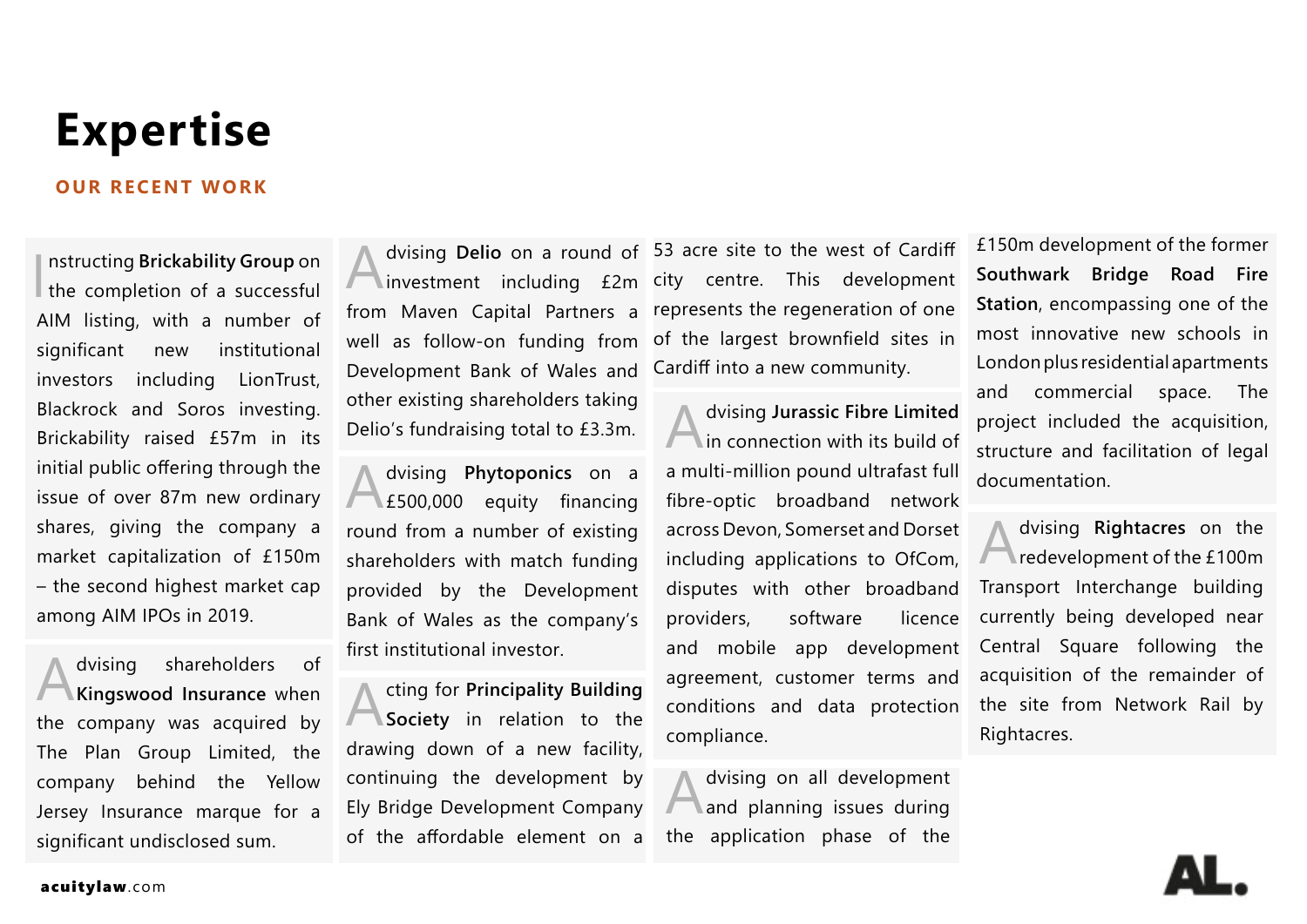## **Product Portfolio**

#### **ACUITY MEMBERSHIP SERVICES**



We offer a suite of HR and commercial training modules which can be provided to your management team. We can deliver these in person or through electronic means and cover areas such as:

- Motivating and incentivising employees
- Best practice in the workplace
- Negotiating and structuring technology (IT) contracts
- Protecting intellectual property

For more information visit: **acuity-academy.com**

Acuity Counsel Service is an innovative outsourced service providing day-to-day commercial legal support designed around your needs, giving you accelerated access to a select team of lawyers that know your business and understand your needs.

**ACUITY** 

**COUNSEL SERVICE.** 

- Legal Subscription Solution
- No Long Term Tie-In
- Blended Hourly Rate
- Roll Over Unused Hours
- Credits For Other Acuity Products
- Access To 17 Practice Areas
- Intuitive ACS Client Portal
- Bespoke ACS Knowledge Bank

For more information visit: **acuitycounselservice.com**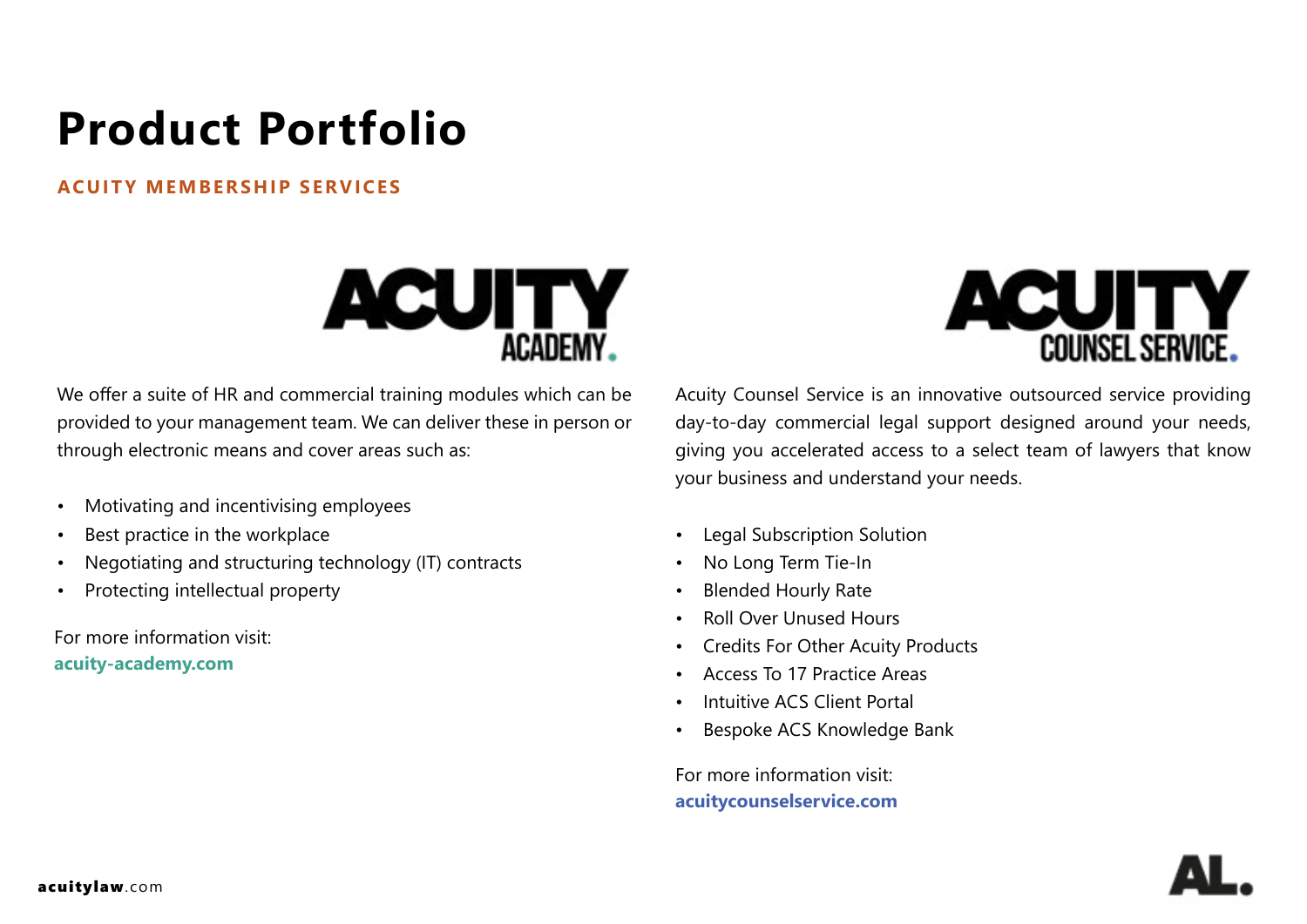## **Product Portfolio**

#### **ACUITY SERVICES**



At Acuity Consult we are the exception, not the rule. We are the next generation of legal consulting.

Giving you the freedom of self-employment with the resources of a more traditional law firm, our unique approach to consultancy enables you to leverage our award-winning brand whilst watching your own practice develop, grow and flourish.

For more information visit: **acuity-consult.com**



Acuity Reputation Management provides a full suite of corporate reputation management protection.

We provide a bespoke service delivered by our industryleading reputation management experts, tailored to your business' needs on a flexible blended rate basis.

Our full-service solution covers all areas of reputation management, whether it's our long-term risk and crisis planning or our 24/7 Crisis Management service you'll feel a lot more comfortable knowing you've got us in your corner, every step of the way.

For more information visit: **acuityreputationmanagement.com**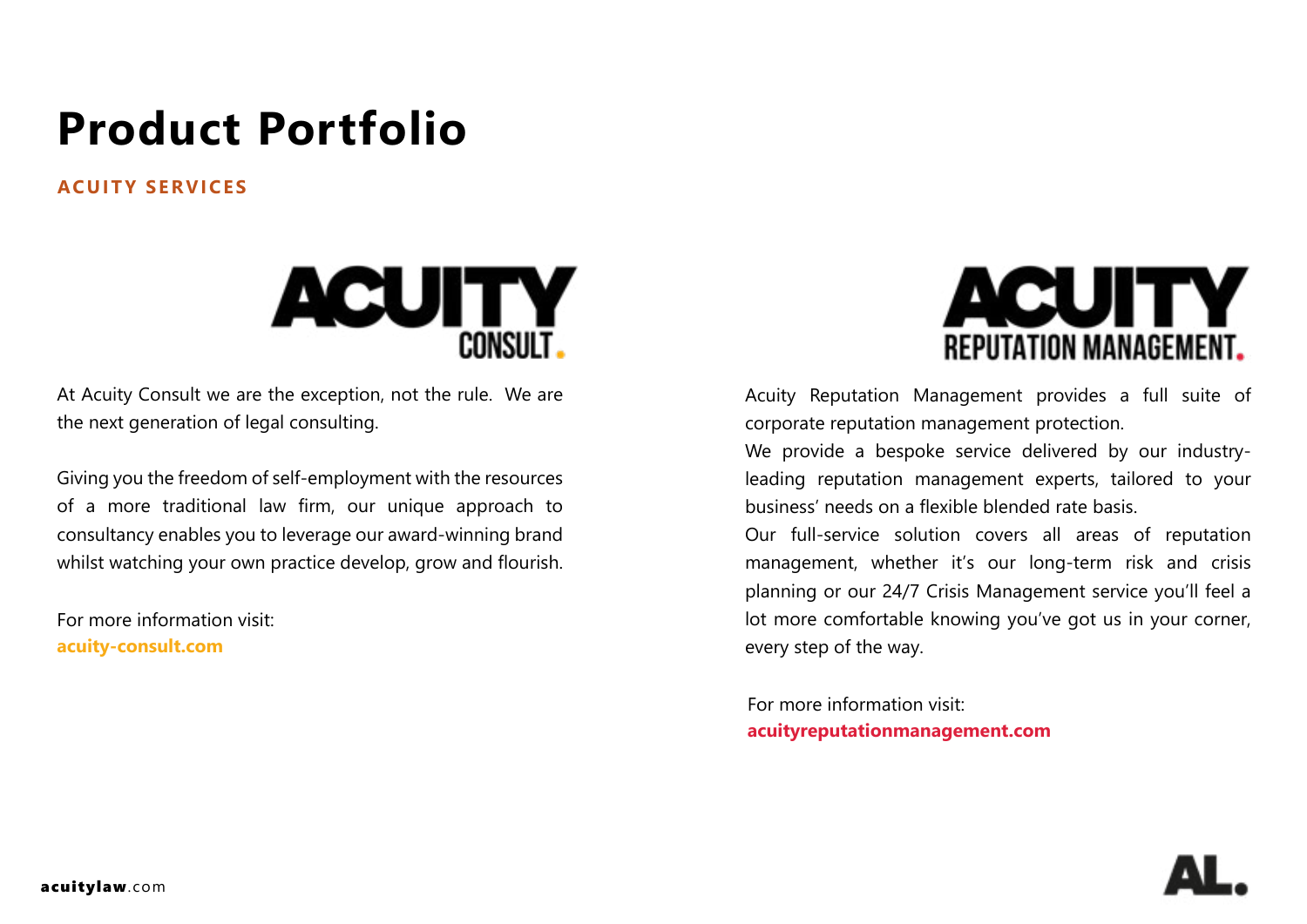

### **Contact Acuity**

**GET IN TOUCH**

hello@acuitylaw.com  $\boxtimes$ 

+44 (0) 333 016 3553

acuitylaw.com

⊕